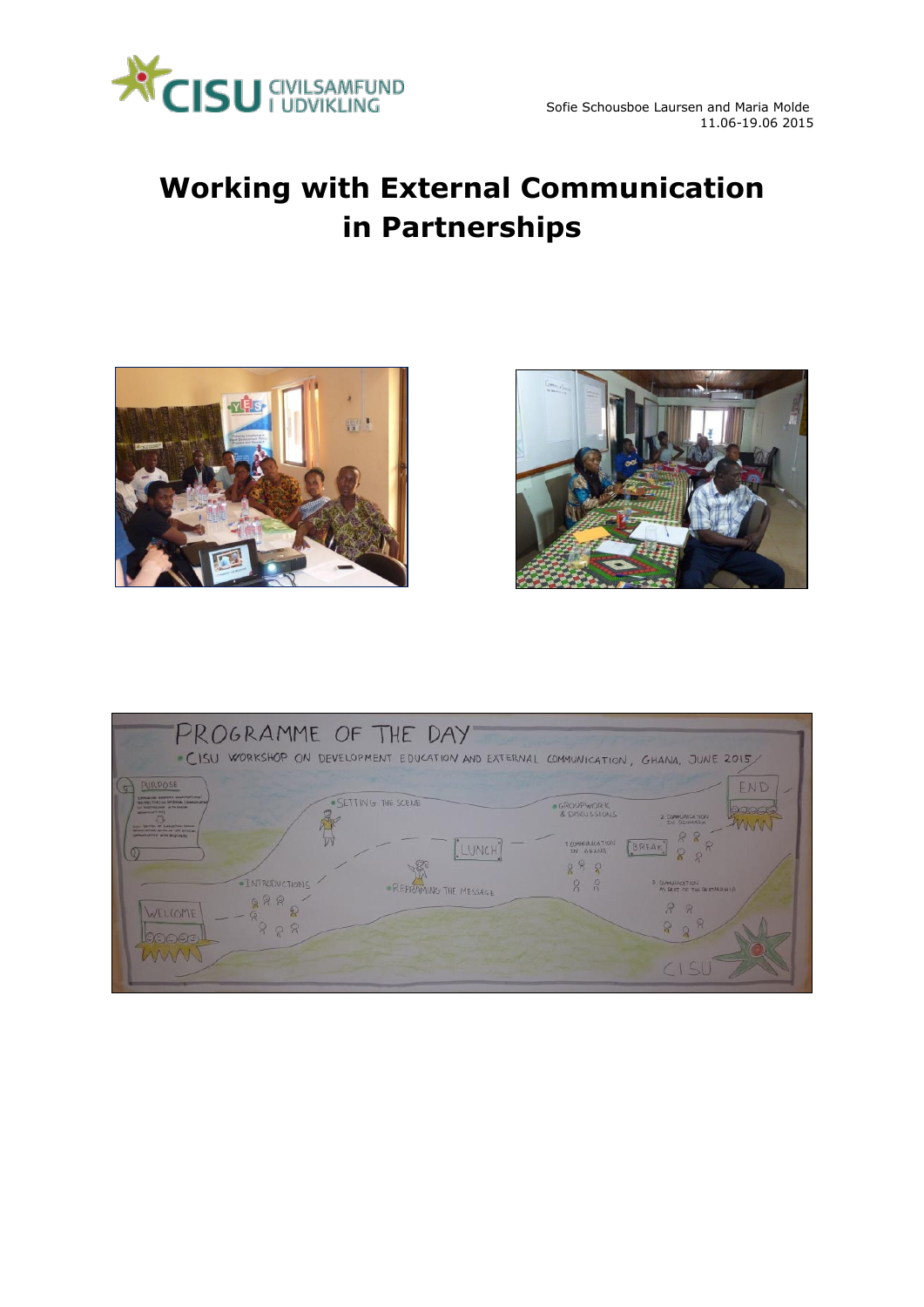

Sofie Schousboe Laursen and Maria Molde 11.06-19.06 2015

# Indholdsfortegnelse

| Session One: "What is the purpose of your communication in Ghana?" 4            |  |
|---------------------------------------------------------------------------------|--|
| Session Two: "What is the purpose of your communication in Denmark?" 6          |  |
| Session Three: "Potentials for developing communication in the partnership?"  8 |  |
|                                                                                 |  |
|                                                                                 |  |
|                                                                                 |  |
|                                                                                 |  |
|                                                                                 |  |
|                                                                                 |  |
|                                                                                 |  |
|                                                                                 |  |
|                                                                                 |  |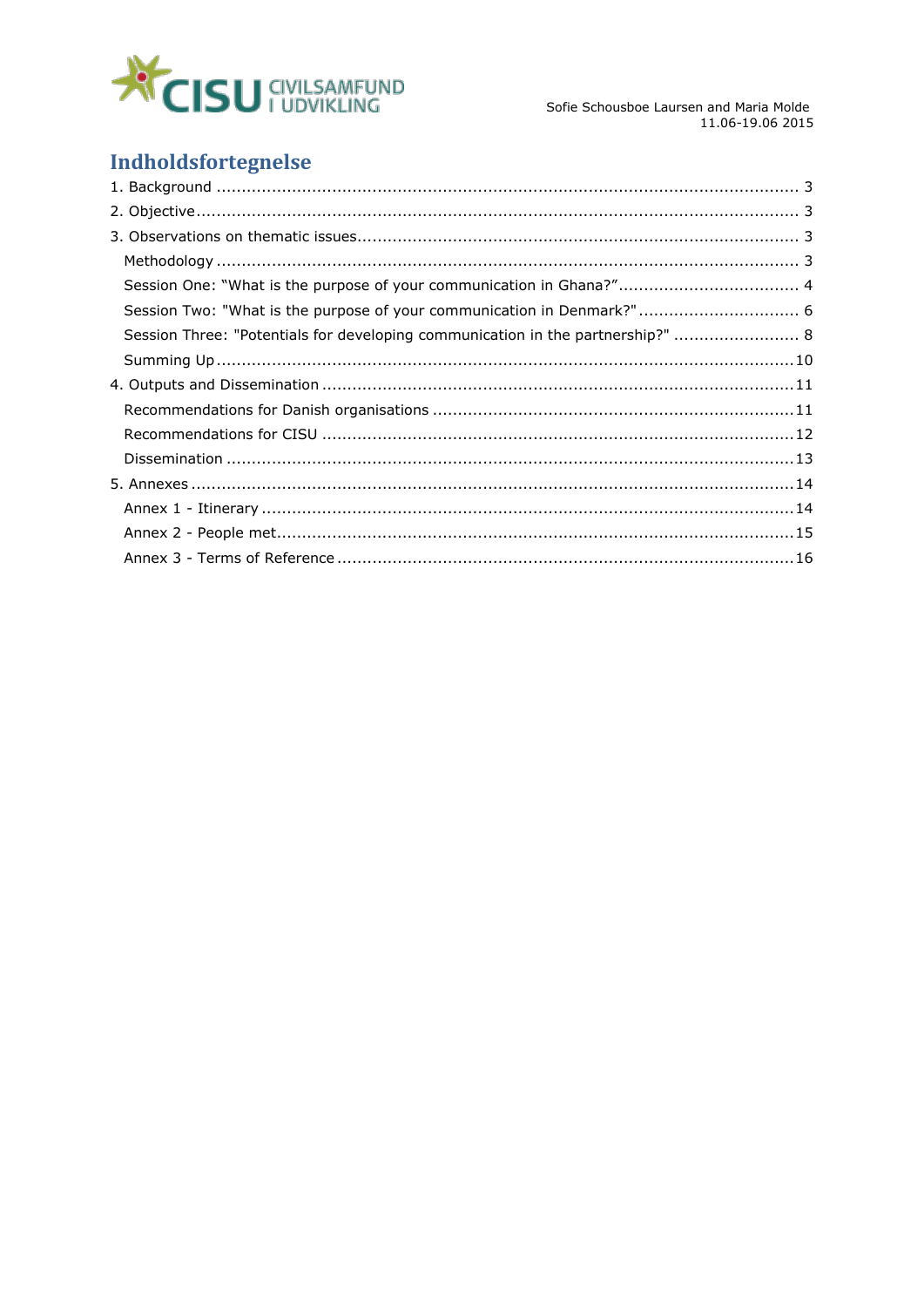

# <span id="page-2-0"></span>**1. Background**

CISU has for the last two years had a EU funded project called "Reframing the Message". In this project focus has been on capacity building of Danish member organisations in order for them to communicate in a more balanced and nuanced way creating stories based on hope and progress while depicting the need for more structural change.

The "Reframing the Message" project ended with two evaluation seminars, where the message from participating organisations was clear: "We have enjoyed and learnt a lot from the project on how to work with - and "reframe" - development education. Now we want to move forward and involve our partners! And we would like CISU to help us."

Therefore a visit to Ghana was planned, where CISU have taken up discussions of external communication with some of the partners to the Danish member organisations.

# <span id="page-2-1"></span>**2. Objective**

The objective for this thematic visit has been to explore opportunities and challenges in strengthening the cooperation between Danish organisations and their partners in relation to development education and external communication - in Denmark as well as in partner countries.

# <span id="page-2-2"></span>**3. Observations on thematic issues**

### <span id="page-2-3"></span>**Methodology**

Before departure to Ghana, two meetings were held with Danish organisations, that had been involved in the "Reframing the Message" project discussing the purpose and content of the workshops to be conducted in Ghana. A main observation from the Danish partners was, that if communication are to be developed further in the partnership, it needs be relevant to the work of the Ghanaian partners as well, meaning communication should not only be an add on the project work to satisfy Danish taxpayers or raising awareness on a general level in Denmark. This focus on relevance for the Ghanaian partners is what structured our design of the workshops held in Ghana.

Two workshops were held in Ghana. One in Accra with 6 participating organizations and one in Tamale with 7 organisations (see Annex 2 for details on participants). In the workshops, partners were introduced to the basic concepts of the "Reframing the message" project, as well of the Danish current debates on development education and communication, including the transition from Millenium Development Goals to Sustainable Development Goals. This was followed by groups discussion on three issues: 1) Relevance of communication in Ghana, 2) Relevance of communication in Denmark and 3) Potentials in partnerships on communication.

Before the workshops the CISU position paper on 'Roles for organisations in the North' was shared with the participants. The following passages are extracts and main points that came up under the three sessions of group work.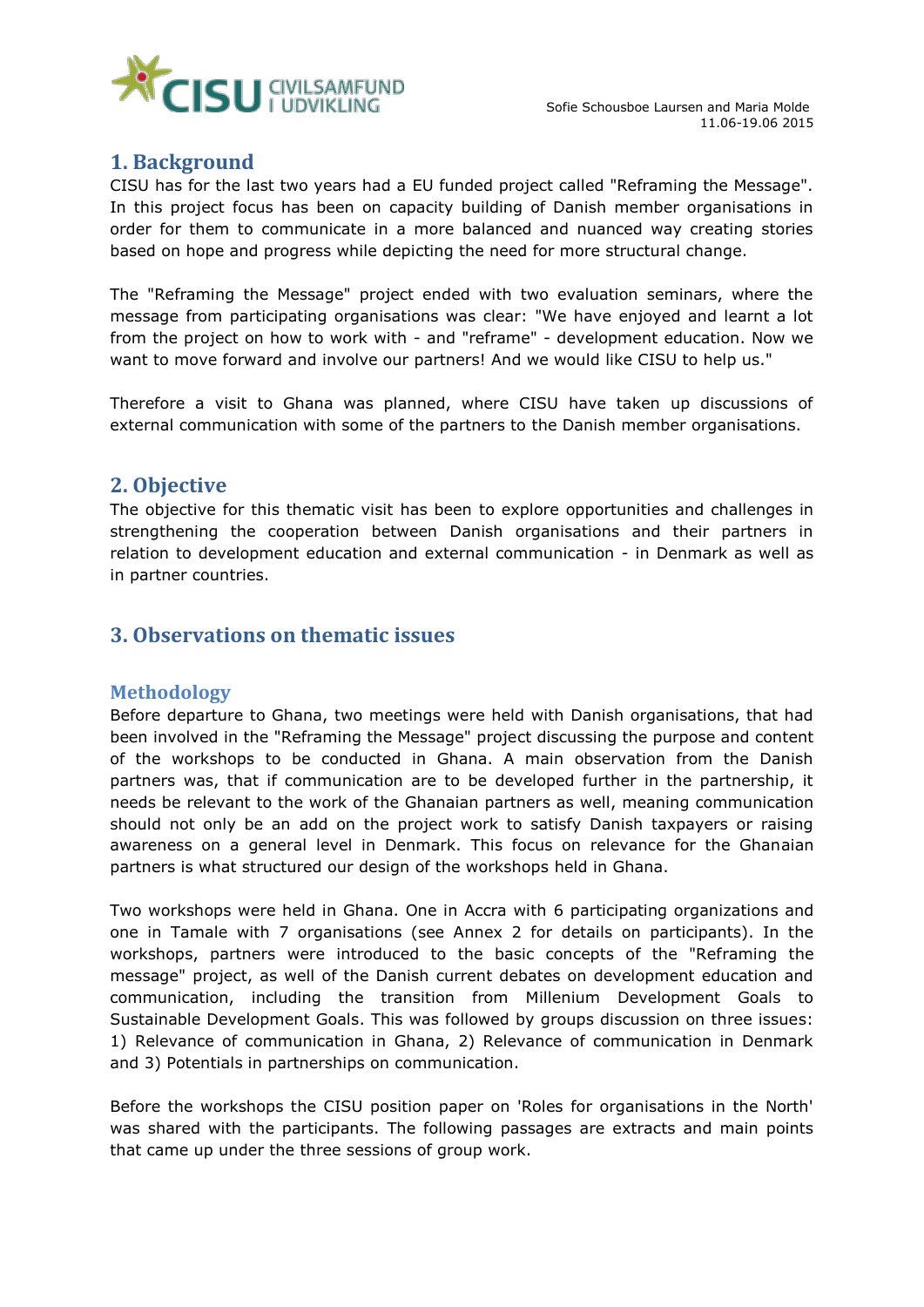

### <span id="page-3-0"></span>**Session One: "What is the purpose of your communication in Ghana?"**

Participants' description of their different ways of communicating in Ghana can be captured in the model below.



### **Danish partners or other donors**

In relations to donors – in this context mainly being Danish partners – communication was described as being 'according to requirements'. Communication is mainly taking the form of internal project communication in terms of reports, documentation, and 'stories of success, progress and change' that donors continuously ask for.

Participants described this type of project communication as linear following the organisational set-up from activities – to documentation – to reporting. Only in some instances were social media deployed in communication between donors and Ghanaian partners. There was very little focus on *the way* stories were told – rather a focus on living up to the expectations from donors. Securing funding from present or future donors was mentioned as a separate purpose for employing in external communication and was given as the reason for having for instance websites and communicating externally.

### **Local NGOs/partners**

Best practice sharing was at the center of this type of communication together with the importance of networking. A strong point here was the need for avoiding duplication of both projects and learnings. The products shared were mainly documents, reports, annual reports though emails, websites, meetings and in some instances through social media, facebook, twitter and web. The participants mentioned themselves the need for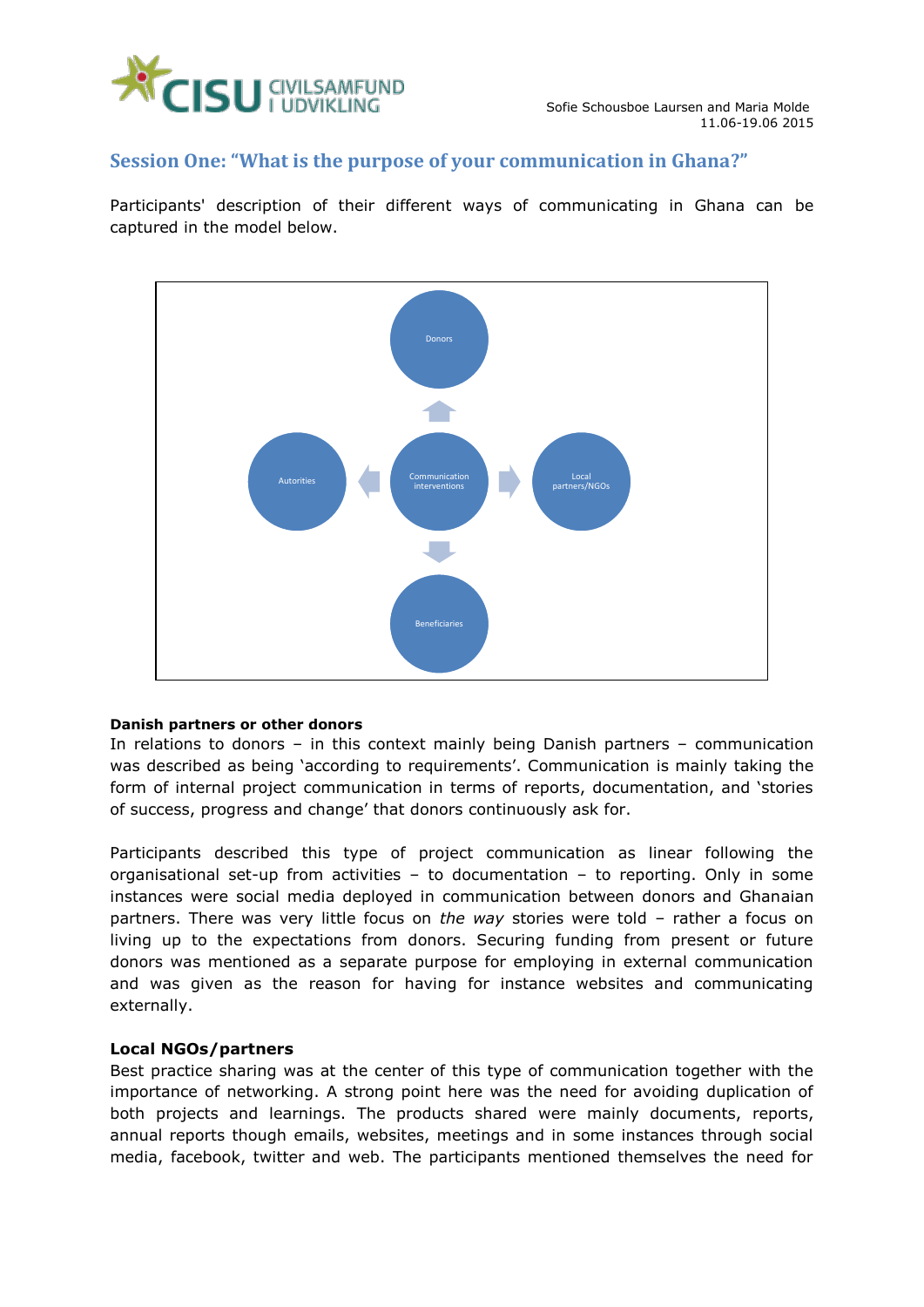

more sharing of experiences and learning e.g. through the use of social media platforms, and a greater need for building conversations between NGOs and engaging in mutual capacity building. As one participant phrased it  $-$  'we're all in it for our selves'. If experience is being shared between NGOs it often gets stuck at management level and don't trickle down through organizations.

### **Beneficiaries**

Beneficiaries came out as the primary target group for most organizations' communication with the purpose of keeping communities and individuals continuously included, updated and involved in order to grow ownership and build sustainability. Where the projects and activities had an inbuilt communication component (radio networks, youth involvement though soc. Media etc) online communication and social media (facebook, what's App, twitter, web) were consciously and strategically deployed as tools for mobilization, sharing of information and advocacy work. The more service oriented projects in smaller rural communities used mostly verbal communication, text messages, radio and animations (and to a lesser extent Whats App) because many people would not have a smart phone. Exceptions where present though.

One discussion focused specifically on ownership of stories – whether and how organisations and donors have the right to take the stories from communities and use them as organizational 'stories of success'. Also it was mentioned that communication does not come back to the beneficiaries on progress and change eg. on advocacy efforts – the loop is not complete.

### **Authorities**

In relation to authorities organizations were split between those who had advocacy components and those who just communicated to authorities according to demand. Communication with advocacy purposes were both carried out by organizations as well as directly by beneficiaries. In activities where beneficiaries were youth, social media was deployed. Advocacy was in general not discussed much during the sessions.

### **Debates and discussions**

It became clear from the session that communication and development education towards the general public in Ghana is not very present as a direct purpose of communicating in Ghana. Following this the general population in Ghana is for most organisations not seen as a specific target group for communication. Communication is primarily seen as having the purpose of 'securing the implementation of projects' and 'securing of funding'. This was framed as communication according to requirements. Inspired by the discussions and introductory presentation at the workshop, some participants advocated for community based organisations (CSOs) to change this focus and start building conversations with ordinary Ghanaian people on development issues. A link was made to global discussions of climate change and structural causes.

The fact that organizations mainly communicate in writing was seen as a major obstacle to include the general public as a target group and there was **a call for organizations to move from text to visuals**. This was also targeted the Danish partners who only promote documentation and internal communication in writing. There was also **a call for**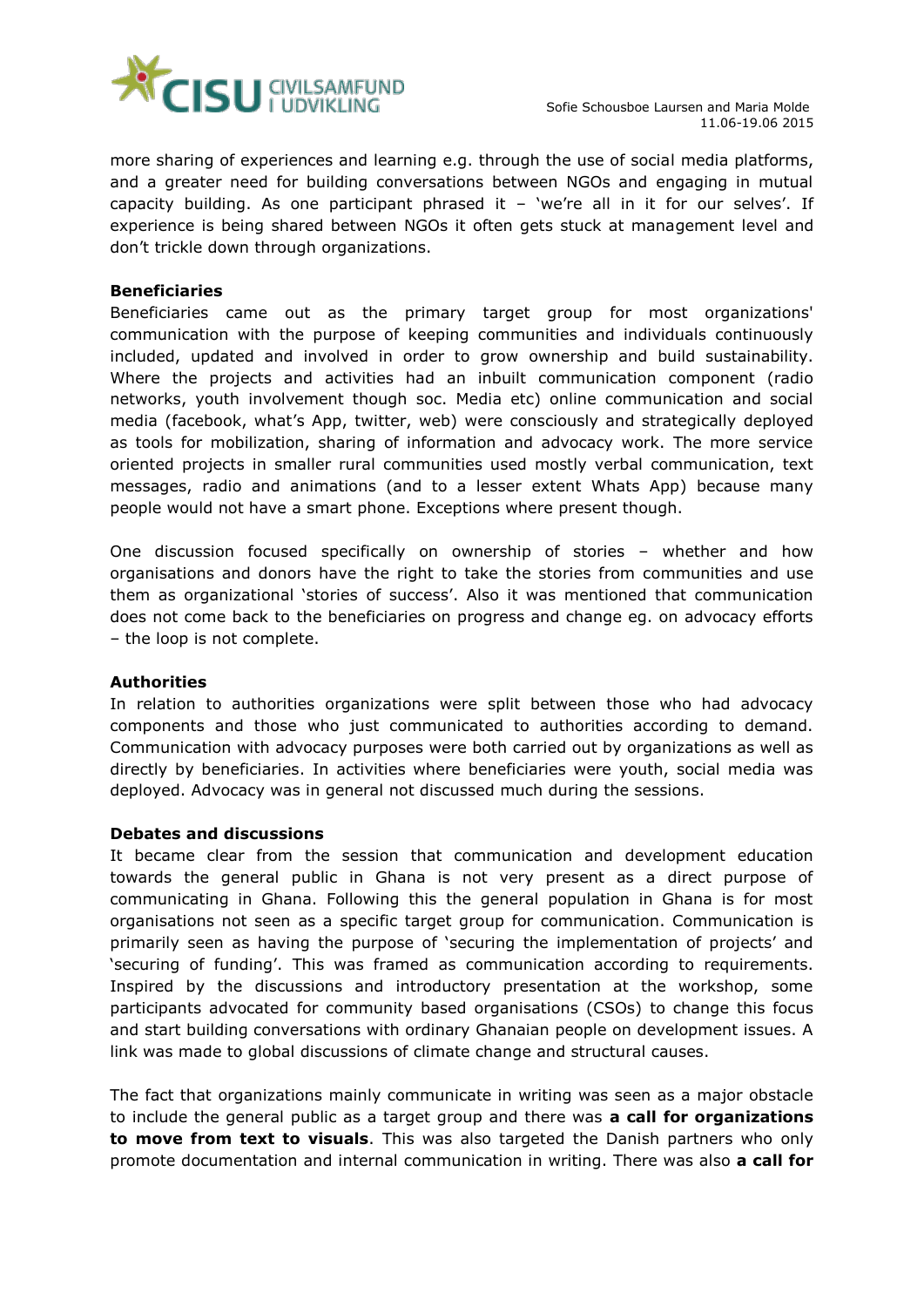

**making external communication mandatory in** both projects and partnerships and move away from reporting into storytelling.

A strong debate throughout the session was the **lack of capacity for communication**. Not only in the use of e.g. social media, but also in identifying the 'good stories' and in writing both in terms of reports/documentation, but also for external purposes. As one stated 'the quality of documentation and writing is depending on the capacity of people'.





# <span id="page-5-0"></span>**Session Two: "What is the purpose of your communication in Denmark?"**

The discussions around the **value and purpose of communicating in Denmark** centered around the following points:

The main purpose seen was definitely **fundraising**. Communication in Denmark was seen as a way to promote the organisation, showing successes and best practices, attracting possible donors or securing the next funding from DANIDA/CISU.

There was also attention towards the possibility of engaging in **new networks on thematic issues**, creating contact to other partners, who would get to know the organisation through the communication in Denmark. A new employee in one of the organisations with British origins, emphasized that she had only got to know the organisation through the British partners' communication in UK.

In the same way the **recruitment of volunteers and interns** was seen as an important gain from the communication in partner countries. Several organisations highlighted the benefits of having interns and volunteers in relation to organisational learning, cultural exchange as well as exchange of capacities.

Especially in Tamale the issue of **accountability towards Danish taxpayers** was quite prominent in the discussions as a specific purpose of communicating. They emphasized that it was important to show the Danish public that they got value for money.

Other comments centered around **recognition** and **strengthening of the partnership** as a result of communication progress and results in Denmark. Many of the Ghanaian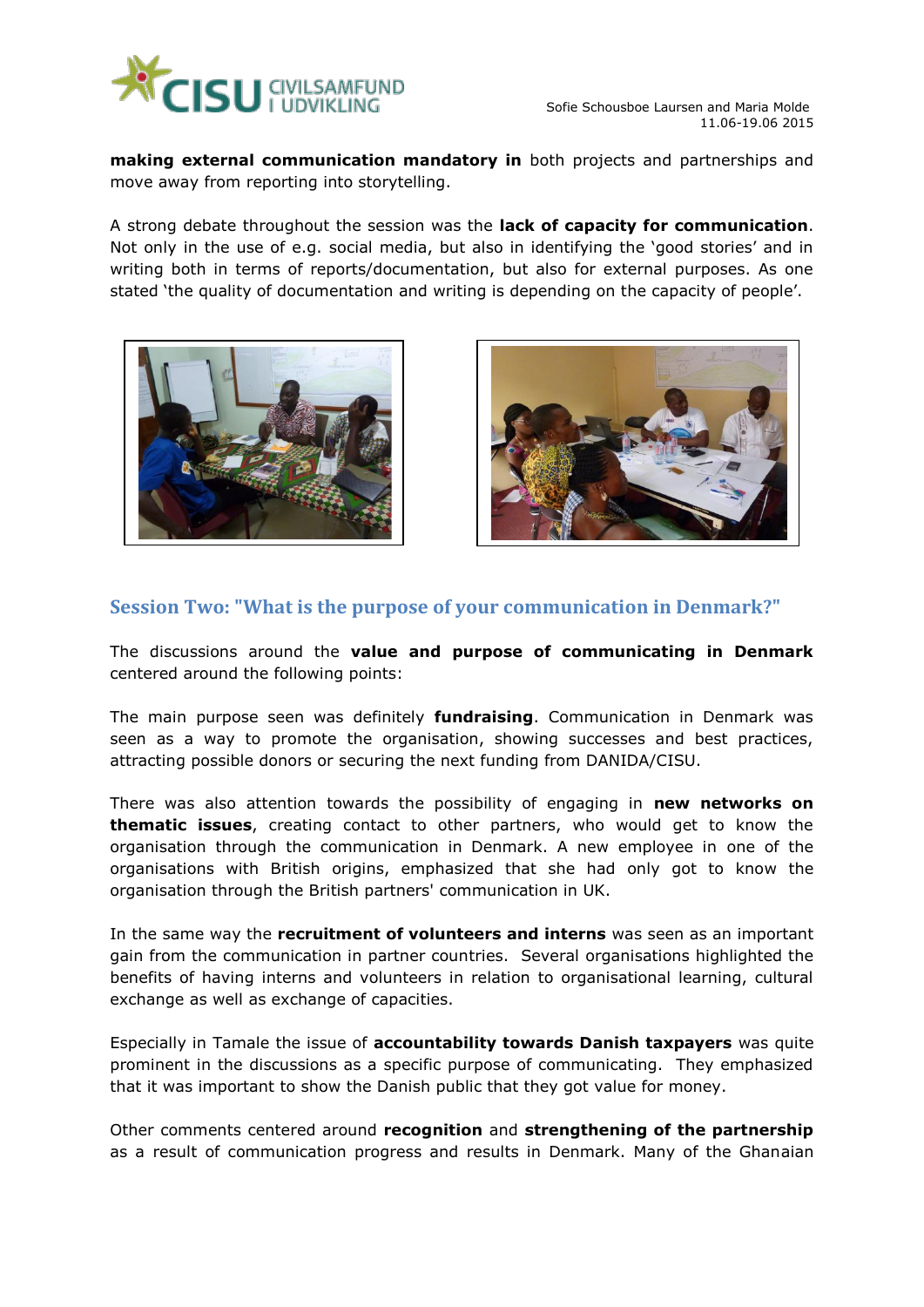

organisations felt that their partners' communication in Denmark was a way of being appreciated; it could boost your morale and solidify your relation to your partner - one participant even mentioned the option of winning international awards.

On the question of the Ghanaian partners' knowledge of **what Danish partners actually are communicating in Denmark**, the message was more diversified. Some told about their partner being very transparent, sharing activities and videos, and giving quick and proper feedback on both reports and suggestions for stories. Others did not know very well what was going on in Denmark - and some were a bit frustrated about it. Challenges mentioned were fx improper or very slow feedback on reports and stories and especially feedback on how the stories produced in Ghana were being rewritten and used. Furthermore one participant described how he sometimes went to the partner's Facebook page and translated some of the postings, observing that they were very problem oriented but not knowing how to address this with their partner.

Furthermore the level of **details and nuances in the communication in Denmark** was discussed - informed of some of the themes being introduced in the first part of the workshops about the general tendency of producing simple stories of victims, focusing on conflict and problems as well as a reluctance to "hand over the microphone" meaning a focus on, who is telling the story: The DK partner? The Ghanaian partner? The beneficiaries?

Finally some participants mentioned the purpose of **contributing to the general knowledge among the Danish public in relation to global interconnectedness and the need for change** in the "North" as well as "the South" as discussed in the first session of the workshop as well as described in CISUs recent position paper.



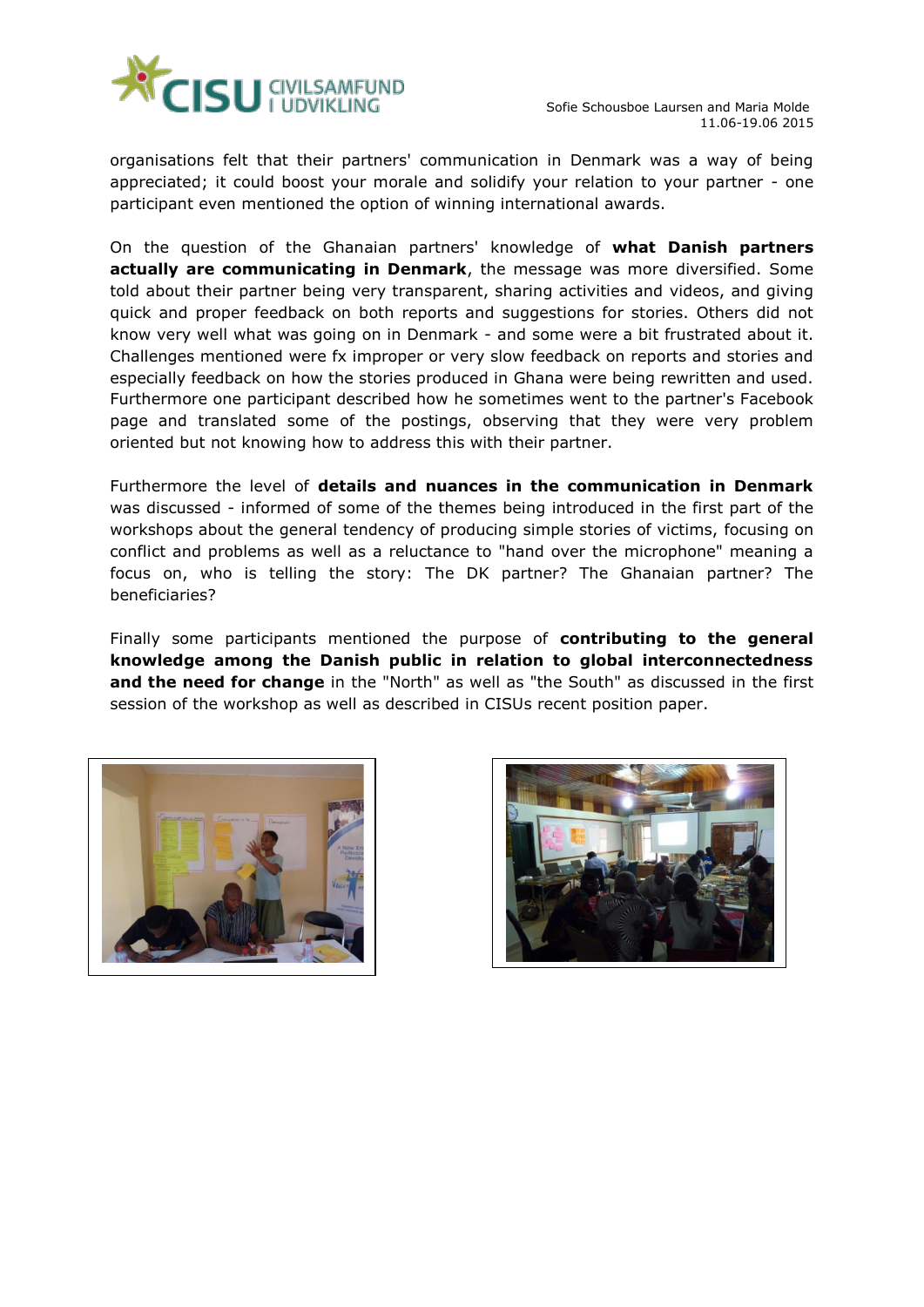

# <span id="page-7-0"></span>**Session Three: "Potentials for developing communication in the partnership?"**

The last session in the workshops focused on potentials for developing communication in the partnership and many suggestions came up.

A main point in both Accra and Tamale was that in order to develop and prioritize external communication as part of projects, **communication has to be an integrated part of project design from the start**. That means both in relation to the planning and budgeting of specific activities as well as incorporating resources and time for capacity building of relevant staff in communication - not only in relation to reporting, but also in relation to producing videos, audios and written pieces to radio, newspapers, websites, Facebook, Twitter and other media. There is a need to prioritize staff resources on this either by hiring somebody specifically for this purpose or by training several project staff in lifting different communication tasks. Another suggestion was that several organisations could share a communication officer.

As part of this a **system for collecting data, stories and results** should be an integrated part of the overall project monitoring.

Where participants in Accra made the observation that external communication is optional and therefore not prioritized, participants in Tamale made a direct recommendation that **external communication should be made mandatory in projects**.

There was also a wish for discussing *what* is being communicated, including the option of communicating **challenges as well as results** (meaning that sometimes there is an unbalanced focus on successes and results), as well as more possibilities for communicating of **unintended results**. Hence, communication should not only be defined in relation to the fulfillment of indicators, but also in relation to locating the best stories.

A third idea expressed in both workshops were the wish for a **common platform** (facebook group or similar) where partners (in Ghana or Tamale) together could share successes and challenges among themselves and with Danish partners. The vision was that everybody - including Danish partners - should participate actively on such a platform, posting questions and comments and starting discussions.

An additional point presented was that before you can strengthen external communication in your partnership you have to **strengthen the communication internally between partners**. This could be done by more frequent partner visits and more formalized partner update meetings.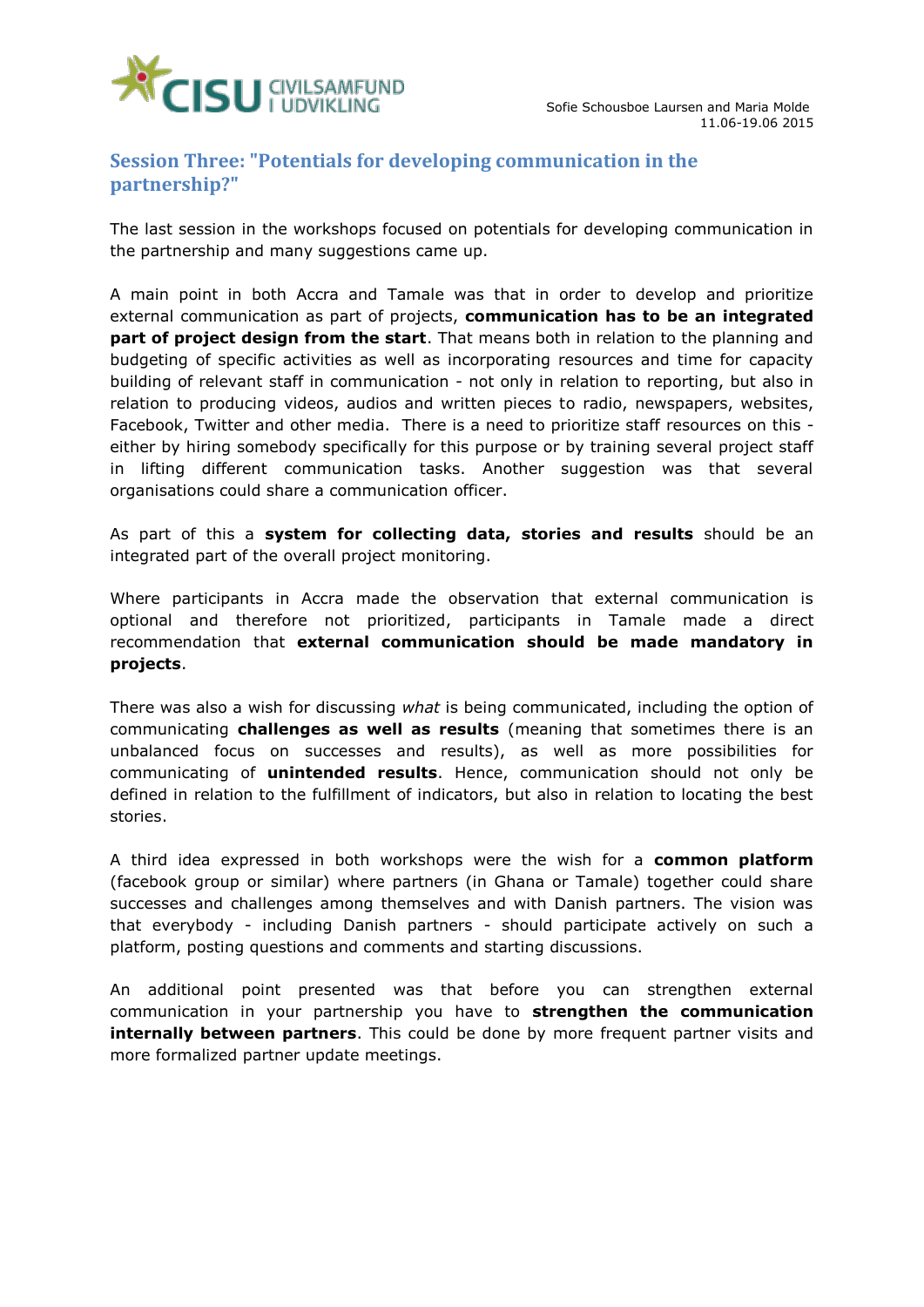

Other ideas mentioned were:

- The development of a **common communication strategy** among the partners. Ideally from the start of the project
- Include a specific **part on communication in as well long term partnership agreements as shorter term project agreements** clearly spelling out expectations and content
- Shorter or longer term "**job-swops**" between people in the Danish and the Ghanaian organisation
- Together **discuss** *how* **things are being communicated** in the partnership, referring to the "Reframing" discussions
- To a greater extent **work with social media** in communication as well as reporting (one participant emphasized that many Ghanaian organisations were still way to traditional in their communication)
- Be aware and **sensitive towards different target groups, different cultural approaches and understanding of sensitive issues,** as fx. Sexuality Education and LGBT
- Ghanaian organisations could be better at **networking among themselves**, sharing experiences and capacities within communication

Specific calls from Ghanaian organisations to Danish partners included:

- Remember to translate and share stories back to your partners.
- Give your partners more information about the stories to be produced: Who are the target groups? What kind of language is suitable? Type of framing? What process the story will go through in the Danish organisation etc.
- Have more confidence in your Ghanaian partners. Remember, that silence on the part of the Ghanaian organisation does not mean that nothing is happening.
- Remember to share feedback from CISU on different reports with partners
- Explore options of making greater use of social media as a channel for communication
- Sometimes it could be of great help if Danish organisations could write the reports based on verbal communication with the Ghanaian partner, e.g. through skype-interviews, and include more visuals and audios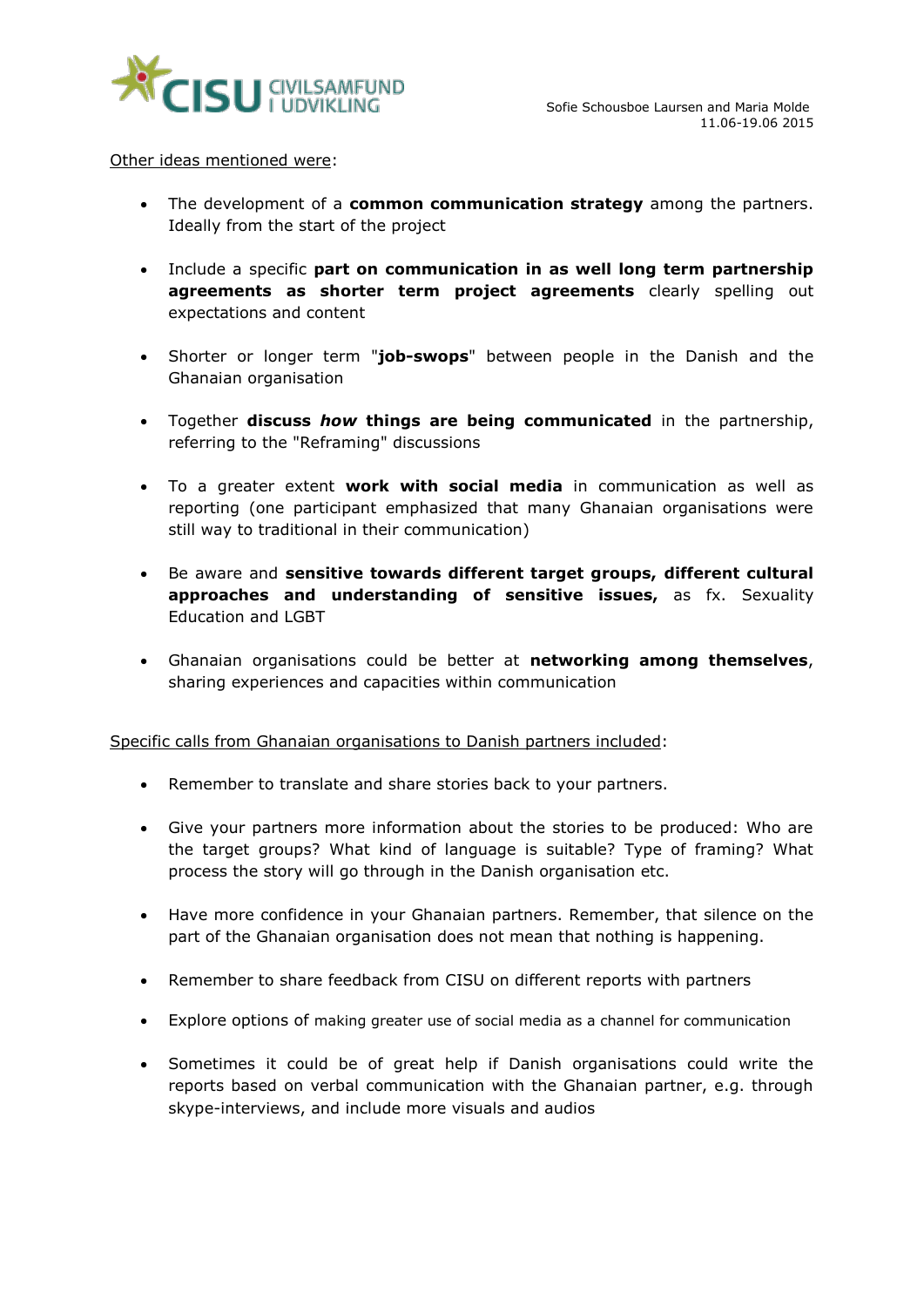

Specific calls from Ghanaian organisation to CISU included:

- More flexibility in reporting options, including options of using videos, audios and images.
- External communication should be mandatory in projects
- Be aware of the great value in funding for example solar panels for partners due to frequent power cuts in Ghana.





# <span id="page-9-0"></span>**Summing Up**

Overall we experienced a great interest and engagement from all participants at the two workshops even though the organisations had very different points of departure. Some had been working specifically with communication for a long time, for others it was quite new. However, we felt a strong dedication and motivation to move this agenda forward from everybody participating. As one participant phrased it: "In the past communication has been an afterthought". But new insight was formulated after the first workshop about communication as a driving force by a participant from a small organisation near Accra, who had not worked a lot with communication before:

### *"Communication is not only about sending and receiving information. It is about solving problems".*

Or formulated in another way by a participant in Tamale:

### *"Effective communication about development, will bring about effective development"*

However, as stated by both the Danish organisations in the meetings in Denmark as well as their Ghanaian partners during the workshops - the issue of prioritizing external communication in the partnership presupposes that external communication is an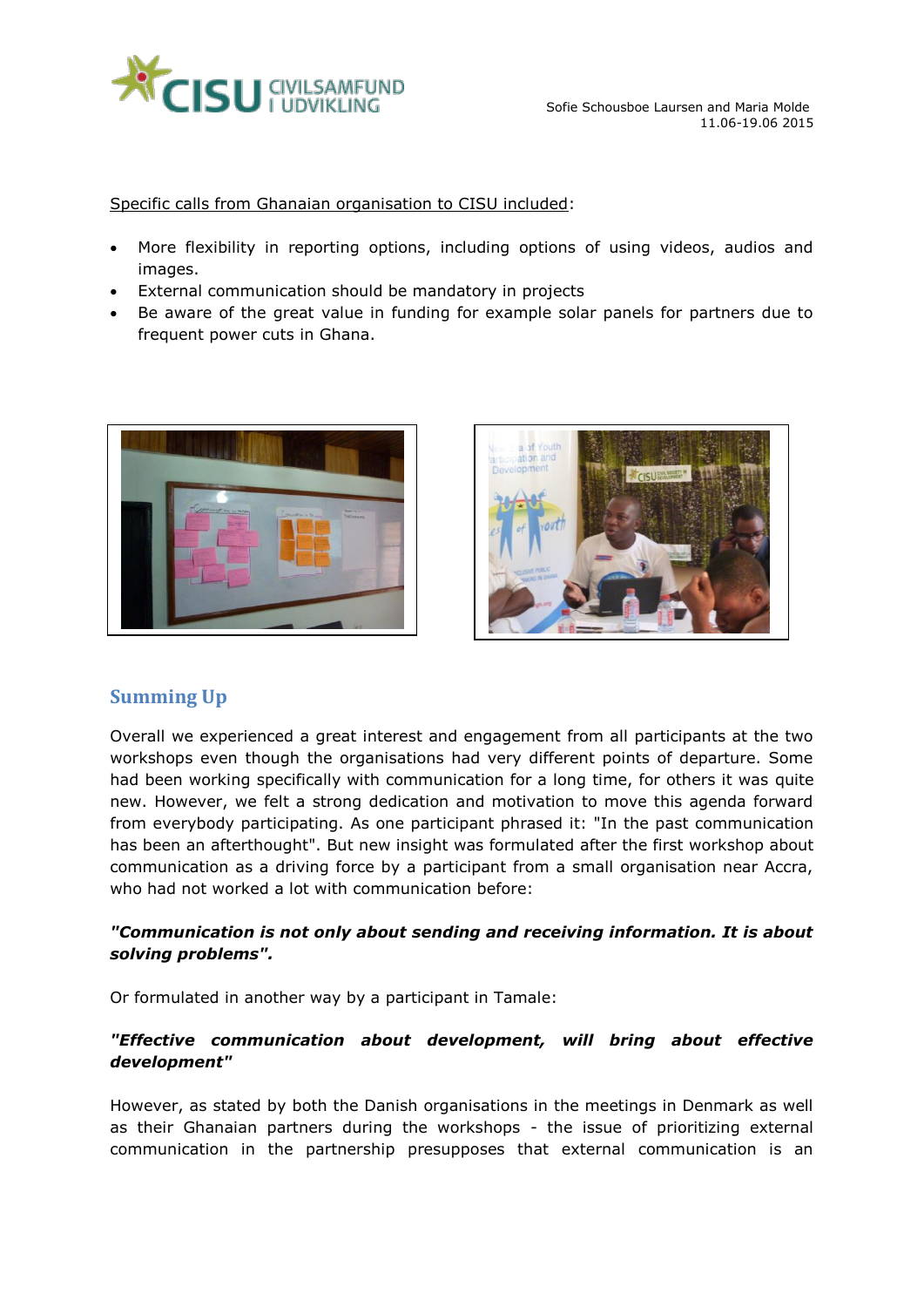

Sofie Schousboe Laursen and Maria Molde 11.06-19.06 2015

integrated part of project design and partner agreements. It needs planning, resources as well as the building of capacity of the people involved. And the *purpose* of communicating and also *what*, to *whom, when, where* and *how* to communicate needs to be discussed thoroughly among the partners.

In these discussions the Danish organisations have a potential role to play in discussing communication towards the general public with their partners as more than securing project implementation. Meaning that the Danish organisations have experience in working with development education (in Danish: "Oplysning") as a cross cutting objective in its own right. This could become an issue in building long term partnerships by including it in the partnerships agreements. On the same hand the Danish organisations' partners can support the Danish organizations in considering their own role in a Danish context. How can Danish organization strengthen *their* legitimacy as Danish civil society organizations – by development education or other means<sup>1</sup>.





# <span id="page-10-0"></span>**4. Outputs and Dissemination**

ł

# <span id="page-10-1"></span>**Recommendations for Danish organizations and their partners**

- The Danish Civil Society organisations (CSOs) and their partners support each other in developing their role as civil society organisations in their respective countries, including a focus on development education and awareness raising.
- That Danish organisations and their partners to a larger extend focus on how to prioritize communication as a component of development work that has equal importance with other project elements. This focus can be developed by including communication components directly and more integrated in project applications or

 $1$  For more elaboration on this point see CISUs position paper on The Role of Danish Development Organisations. www.cisu.dk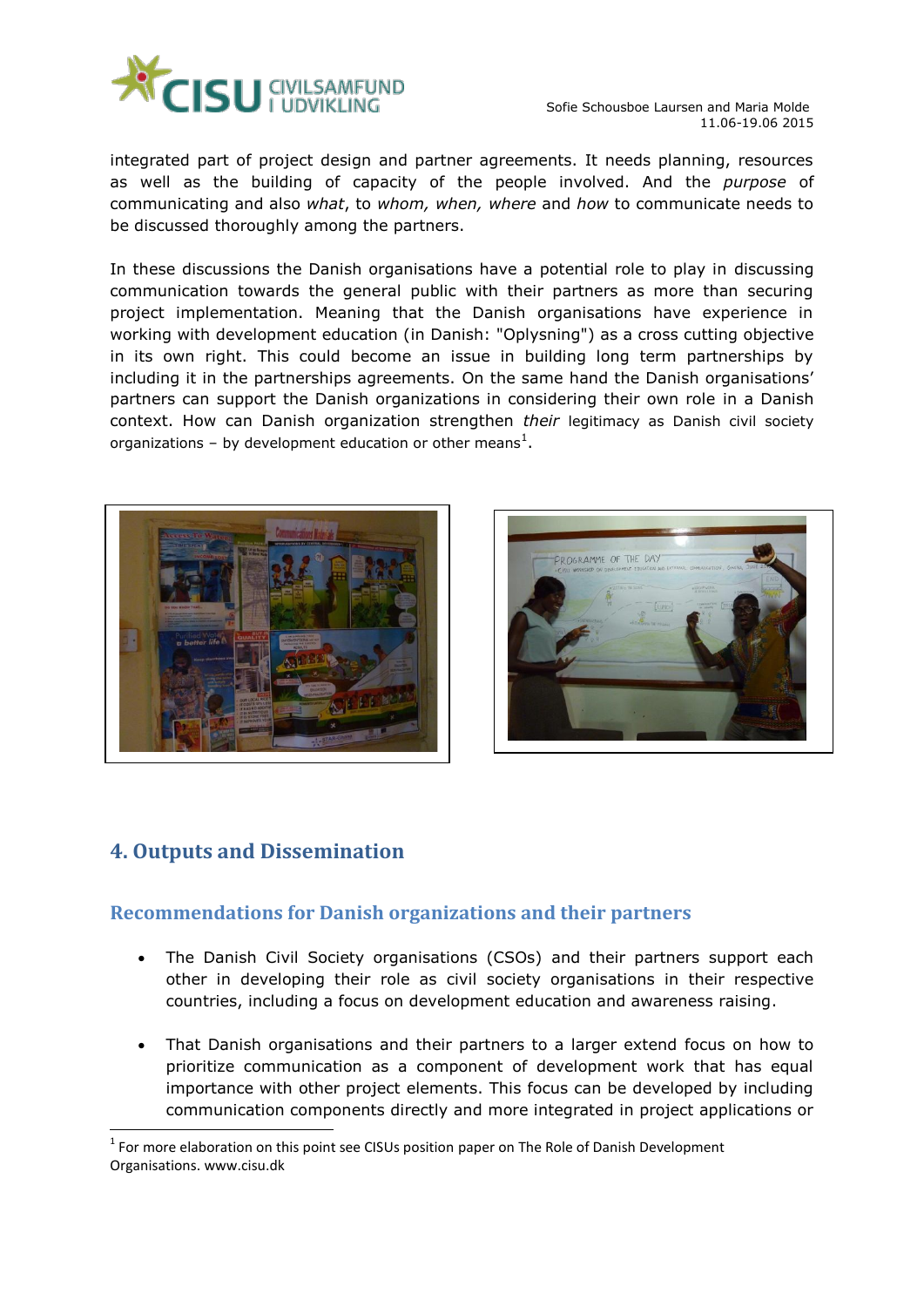

by applying specifically for developing communication capacities and strategies as part of a partnership activity (funding modality in the Civil Society Fund)

- Danish organisations and their partners to include external communication and development education in partnership agreements as well as in project agreements (memorandums of understanding) clearly spelling out content and common expectations
- That Danish organisations support or help facilitate local, regional or national networks among partners where experiences and capacities for communication can be shared.

# <span id="page-11-0"></span>**Recommendations for CISU**

- It is recommended that CISU develops a Dialogue Tool for Danish partners to use when discussing communication with their partners. The tool could have the form of a power point presentation building on experience from "Reframing the Message", the recent position paper and some questions for reflection and debate.
- CISU to include the issue of external communication and development education in the recommendations for partnership agreements and project agreements
- In the process of updating the guidelines for the Civil Society Fund the following points should be taken into consideration:
	- 1. Possibilities of including external communication and development education into the project design from the outset and allocating resources for developing and hiring capacity for communication (internally and externally)
	- 2. Investigate possibilities for strengthening the dynamic/synergy between communication in Denmark and the countries of the partner ogranisations, meaning a greater synergy between communication components in the actual project and the 2 % funds for project related communication in Denmark (PRO midler). An example of this could be the development of a shared communication platform directed at both the Danish populations and the population in the country of the partner organization or that staff in the partner organisation trained in communication through the project produces stories for a Danish audience.
	- 3. That more flexible reporting methods are included as part of documentation, monitoring and evaluation (e.g. short videos, audios or images) and that guidelines for this are developed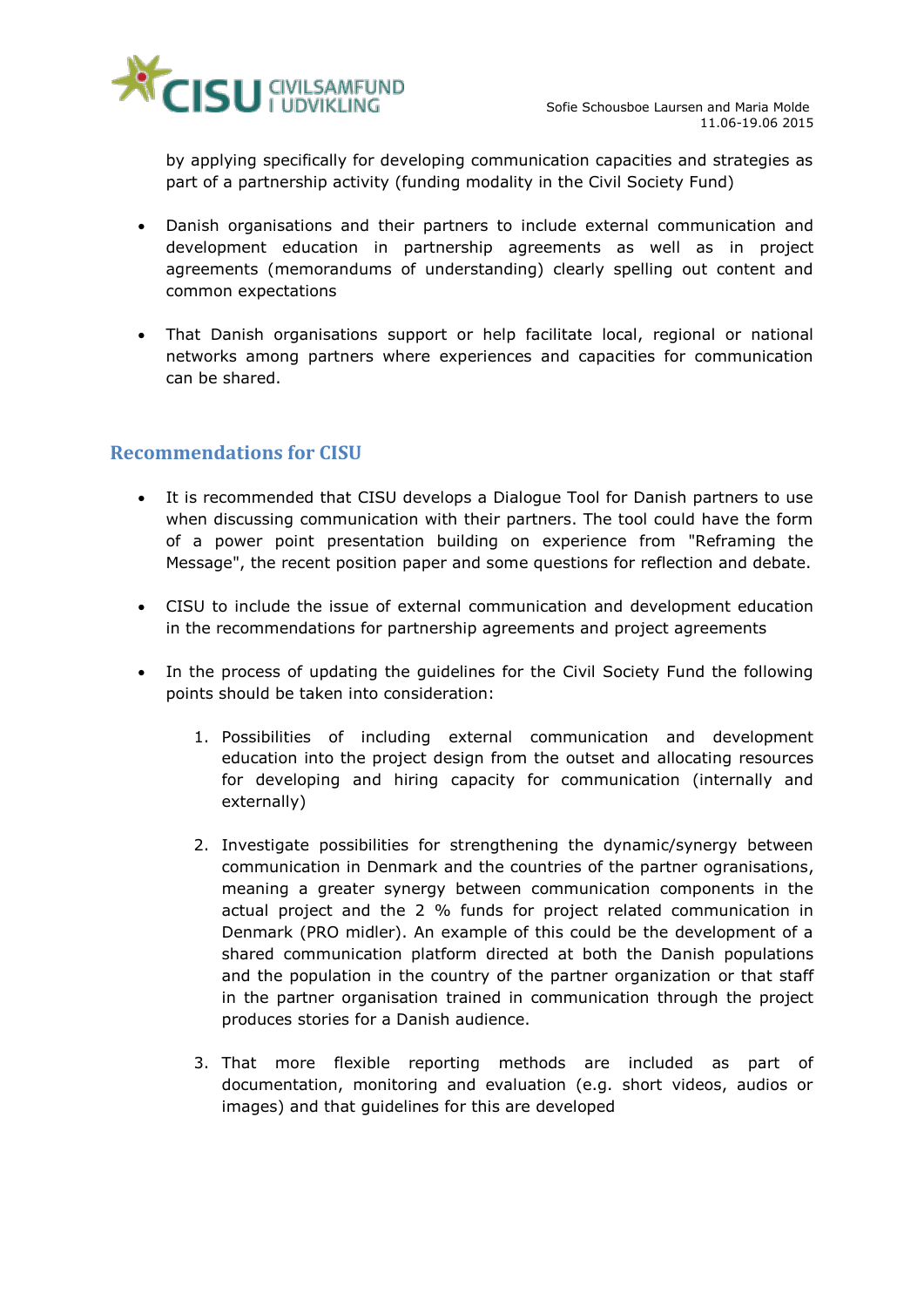

4. As a consequence of the recommendations above a final recommendation would be for CISU to further develop its organisational capacity to deliver trainings and advisory sessions on communication.

# <span id="page-12-0"></span>**Dissemination**

- A follow-up meeting with interested Danish organisations presenting findings from the trip, possibly with subsequent network meetings for interested members sharing experiences on how to move forward
- Sharing of the report and findings with the involved Ghanaian organisations
- An internal meeting at CISU presenting findings from the trip for colleagues
- Input to the process of renewing the CSF guidelines
- Sharing of the report via CISUs homepage



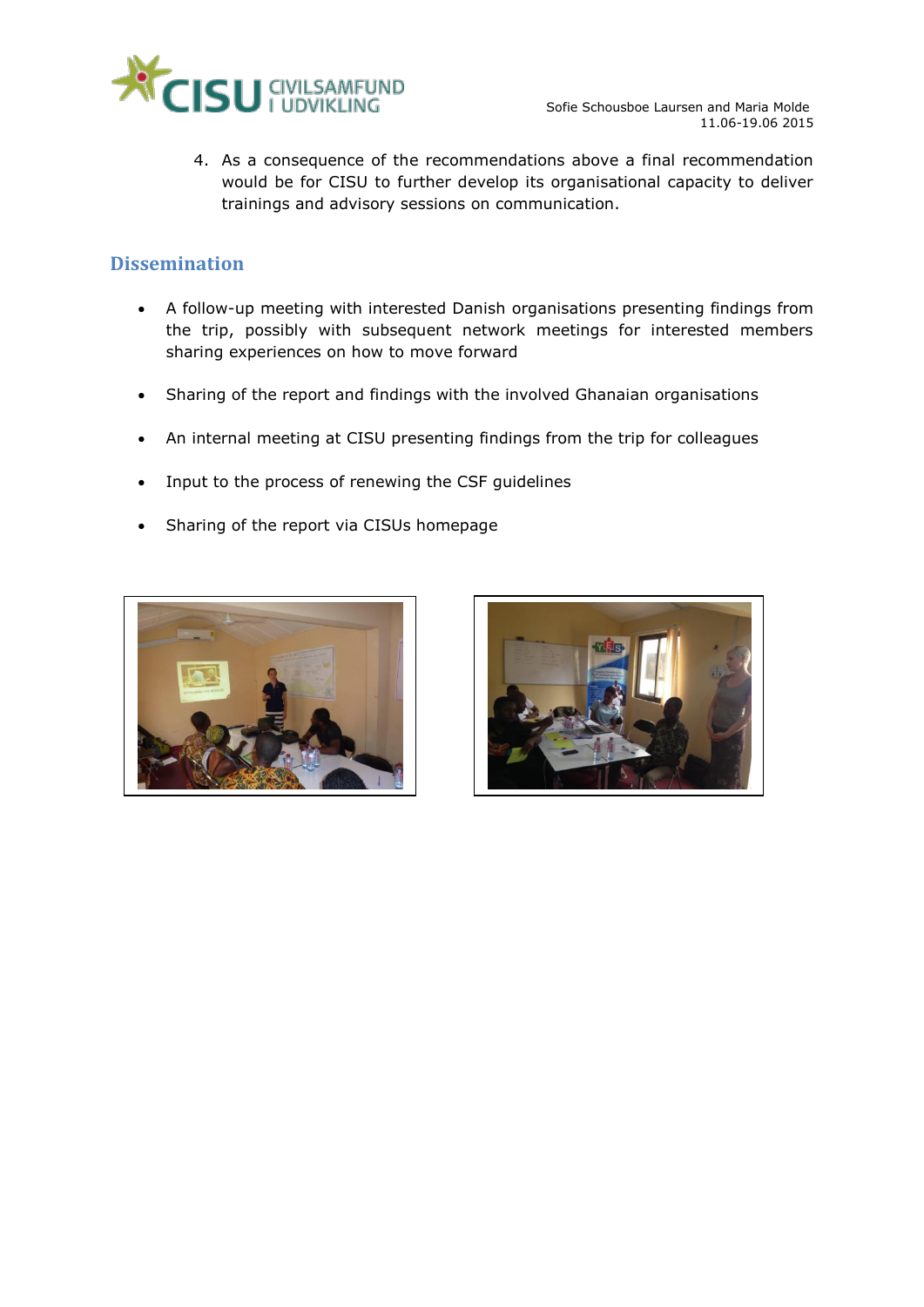

# <span id="page-13-0"></span>**5. Annexes**

# <span id="page-13-1"></span>**Annex 1 - Itinerary**

| <b>Date</b> | <b>Activity</b>                                                            |
|-------------|----------------------------------------------------------------------------|
| 11.06       | Travel Billund - Accra                                                     |
| 12.06       | Settling in. Arranging last<br>details for workshop                        |
| 13.06       | Workshop Accra at YES<br>Ghana Venue                                       |
| 14.06       | Travel to Tamale postponed<br>due to hospitalisation of Maria              |
| 15.06       | Sofie Travel Tamale.<br>Workshop Tamale at Global<br><b>Platform Venue</b> |
| 16.06       | Field visit Tamale with YEFL<br>Meeting GCDA<br>Meeting Global Platform    |
| 17.06       | <b>Travel Accra</b><br>Meeting Occupy Ghana                                |
| 18.06       | Report writing.<br>Departure Accra.                                        |
| 19.06       | Arriving in Billund                                                        |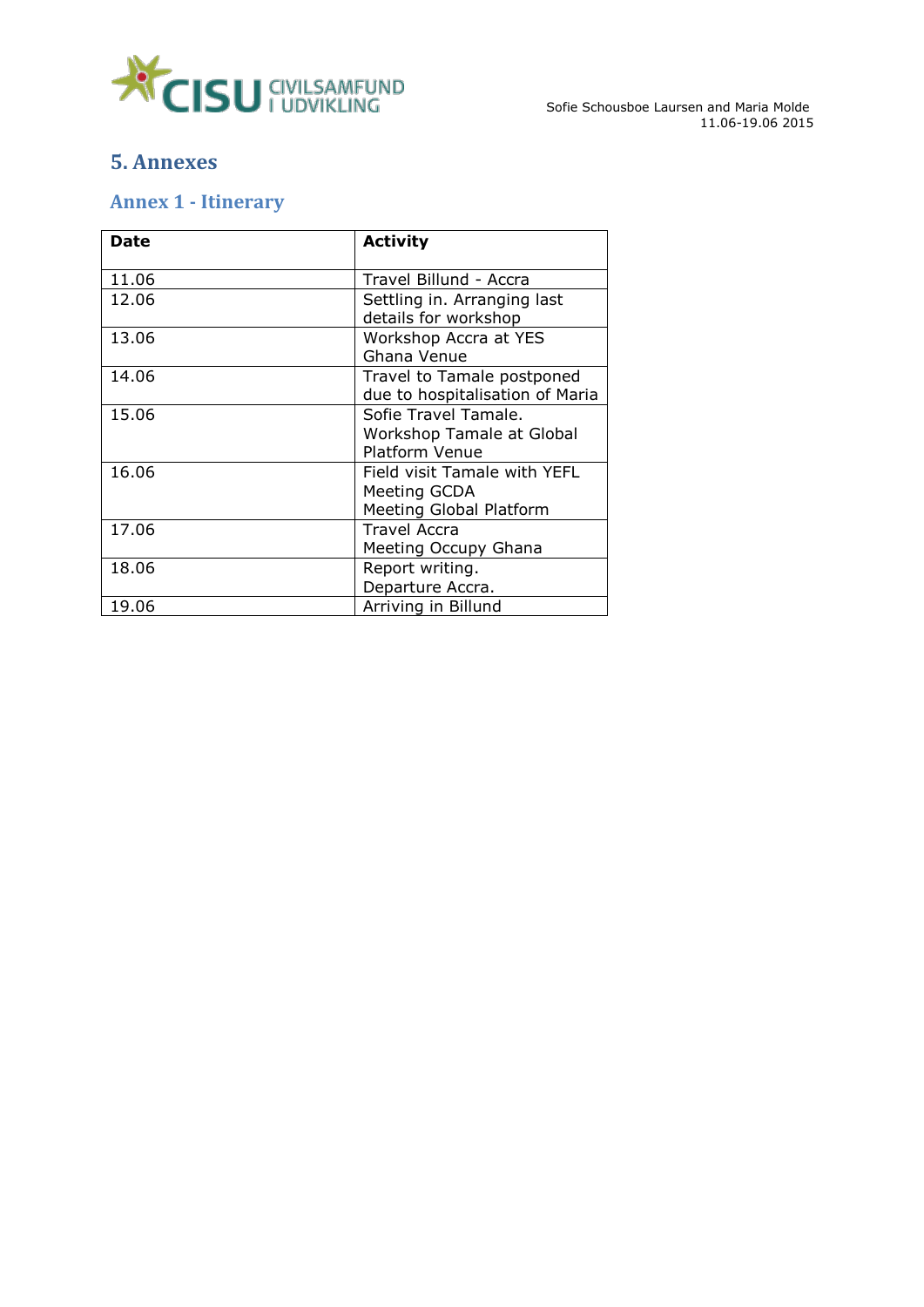

11.06-19.06 2015

# <span id="page-14-0"></span>**Annex 2 - People met**

### **Workshop Accra**

| Ali Ibrahim        | Youth for Change                        |
|--------------------|-----------------------------------------|
| Dela Ayivor        | <b>YES Ghana</b>                        |
| Kimberly Green     | <b>YES Ghana</b>                        |
| Bismark Asempapah  | <b>KPDP</b>                             |
| Godwin Badu        | <b>KPDP</b>                             |
| Faith Adusei       | <b>KPDP</b>                             |
| Kofi Larweh        | Ghana Community Radio Network           |
| Amos Katsekpor     | Ghana Community Radio Network           |
| Lovans Owusu-Takyi | KITA-Ghana                              |
| Wisdom Adzawlo     | <b>Youth Volunteers for Environment</b> |
|                    |                                         |

### **Workshop Tamale**

Iddrisu Asana MORSAAC Prince Imoro Issah NORSAAC Salifu Mahama Youth Empowerment for Life Abukari Anass Neindow Youth Empowerment for Life Abdallah Kassim **Rural Media Network**<br>Ahmed Abdul-Mumin School for Life Ahmed Abdul-Mumin Philip Gmabi Alaika GCDA Peter F.X Porekuu GCDA Abukari Abdul-Fatawu REEP Ghana Abukari Abdul-Razak REEP Ghana Maccarthy Lomotey Hop In Academy Genevieve Adjoa Micado Hop In Academy

### **Meetings Tamale**

Osman Abdel Rahmam GCDA Kevin Nordman Andersen Global Platform

### **Meeting Accra**

Sydney Casely Hayford Occupy Ghana

### **Preparatory meeting Copenhagen**

| Merete Arnoldi                                  | Red Orangutangen        |
|-------------------------------------------------|-------------------------|
| Leah Strauss                                    | <b>Crossing Borders</b> |
| Astrid Coyne-Jensen                             | Dansk Folkehjælp        |
| Mona Ljungberg                                  | Mit Asyl                |
| Lars Rosenmejer                                 | 100% for Børnene        |
| Camilla Nielsen-Englyst                         | 100% for Børnene        |
| Janne Stella Søndergård Seniorhænder til Afrika |                         |
|                                                 |                         |

### **Preparatory meeting Aarhus**

Sigrid Soelberg Vestergaard Vedvarende Energi Kresten Kjær Sørensen Vedvarende Energi Lise Grauenkaer Ghana Venskabsgrupperne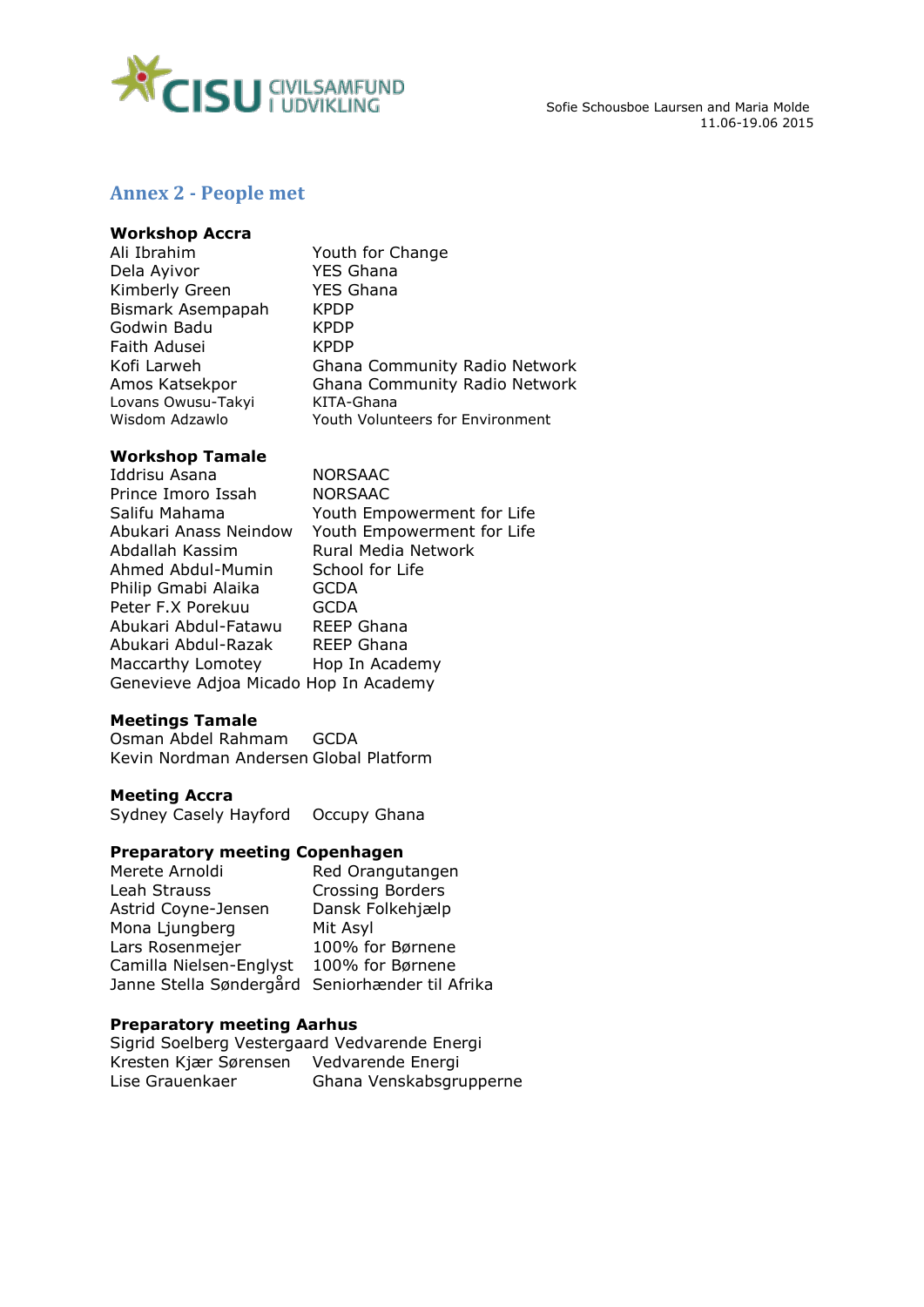

# <span id="page-15-0"></span>**Annex 3 - Terms of Reference**

# **Working with external communication in partnerships**

### **1. Background**

CISU has for the last two years had a EU funded project called "Reframing the Message". In this project focus was on capacity building of Danish member organisations in order for them to communicate in a more balanced and nuanced way creating stories based on hope and progress while depicting the need for more structural change.

The "Reframing the Message" project ended with two evaluation seminars, where the message from participating organisations was clear: "We have enjoyed and learnt a lot from the project on how to work with - and "reframe" - development education. Now we want to move forward and involve our partners! And we would like CISU to help us."

Therefore a visit to Ghana was planned, where CISU will take up the discussion of external communication with some of the partners to the Danish member organisations.

This trip to Ghana relates to two out of three CISU criteria for thematic visits, namely:

- Investigating themes related to the development of CISUs services to its members.
- Investigating themes related to members' and their partners' actual use of newly developed tools and methods.

### **2. Objective**

The objective for this thematic visit is to explore opportunities and challenges in strengthening the cooperation between Danish organisations and their partners in relation to development education and communication in Denmark as well as in partner countries.

### **3. Outputs**

The thematic visit will lead to the following outputs:

- A report compiling findings and recommendations if possible including recommendations for how to include a partner perspective in the CSF guidelines on Development Education.
- A web based guide on how to discuss development education in the partnership

### **4. Thematic issues for the visit**

More specifically the visit will focus on compilation and analysis of experience on:

- The capacity of Ghanaian organisations to involve themselves in development education and communication in Ghana and with their partner in DK – including driving and restraining forces
- The understanding of and view on the importance of engaging in development education and communication as part of entering into partnerships